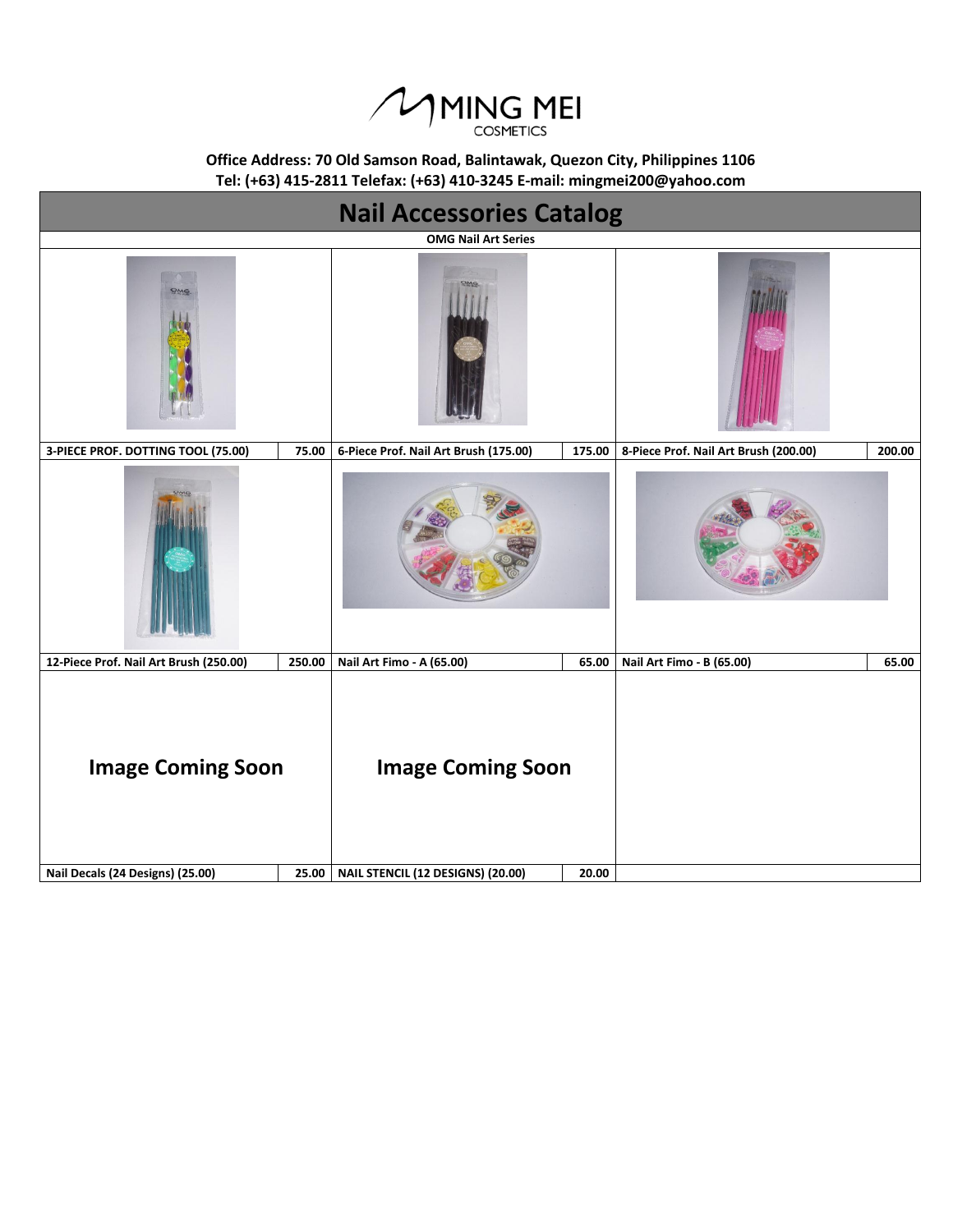|                                                    |           | I. Filing Accessory             |        |                                  |       |
|----------------------------------------------------|-----------|---------------------------------|--------|----------------------------------|-------|
| <b>CARD &amp; REPORT</b><br><b>STOMG</b><br>$\sum$ |           |                                 |        | OMG                              |       |
| <b>BUFFER FILE #059</b>                            | 30.00     | Crystal Nail File 018#2         | 50.00  | FOOT FILE PLASTIC #0814          | 35.00 |
| QMG                                                |           |                                 |        |                                  |       |
| FOOT FILE WOOD #095                                | 55.00     | NAIL FILE BIG BLACK #031#1      | 15.00  | PEDI FILE #111                   | 30.00 |
| $Q$ M $G$                                          | $\bullet$ |                                 |        |                                  |       |
| <b>Rectangle Foot File #097</b>                    | 55.00     | <b>Stainless Mini Nail File</b> | 35.00  | <b>STAINLESS NAIL FILE #5032</b> | 75.00 |
| OMG                                                |           | $Q_{\text{M}}$                  |        |                                  |       |
| ZEBRA NAIL FILE 032#1                              | 29.00     | OMG Metal Foot File (13BY1015)  | 120.00 | OMG 6-Way Nail File (13BY066)    | 65.00 |
| OMG EMERY BOARD (3 pcs.)                           | 10.00     |                                 |        |                                  |       |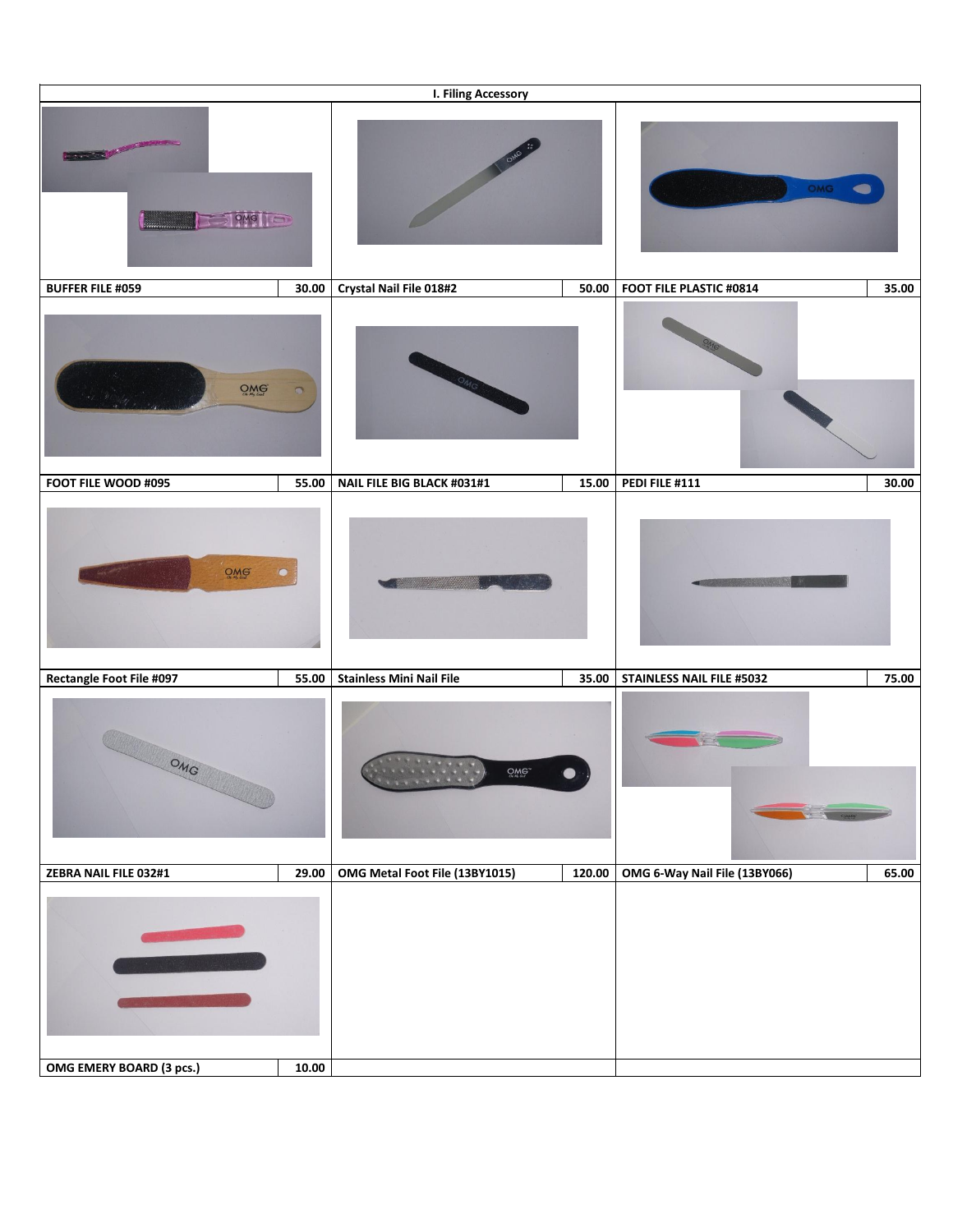|                                          |       | <b>II. Nail Brush Accessory</b>          |       |                                                |       |  |
|------------------------------------------|-------|------------------------------------------|-------|------------------------------------------------|-------|--|
| ta tana tanggal pangingang ng Indonésia. |       |                                          |       |                                                |       |  |
| NAIL BRUSH (XL) #2058                    | 30.00 | <b>NAIL BRUSH BIG #078</b>               | 20.00 | <b>NAIL BRUSH SMALL #079</b>                   | 15.00 |  |
|                                          |       | <b>III. Nail Clipper Accessory</b>       |       |                                                |       |  |
| OMG<br>Ġ                                 |       |                                          |       |                                                |       |  |
| Nail Clipper Big #1638                   | 39.00 | Nail Clipper Big #2518                   | 39.00 | Nail Clipper Black #2505                       | 39.00 |  |
|                                          |       |                                          |       |                                                |       |  |
| Nail CLIPPER CHROME (MID) #2538          | 25.00 | Nail Clipper Small #2539                 | 25.00 | Nail Clipper Small w/ file #1639               | 25.00 |  |
|                                          |       |                                          |       |                                                |       |  |
| <b>Stainless Nail Clipper Big #2516</b>  | 65.00 | <b>Stainless Nail Clipper Edge #2535</b> | 39.00 | <b>Stainless Nail Clipper Small Head #2536</b> | 40.00 |  |
| <b>IV. Pusher Accessory</b>              |       |                                          |       |                                                |       |  |
|                                          |       |                                          |       | <u>Sandarío de Co</u>                          |       |  |
| 2-WAY CUTICLE & PUSHER #15-24            |       | 20.00 Stainless Travel Pusher            |       | 20.00 STEEL CUTICLE PUSHER #4247               | 39.00 |  |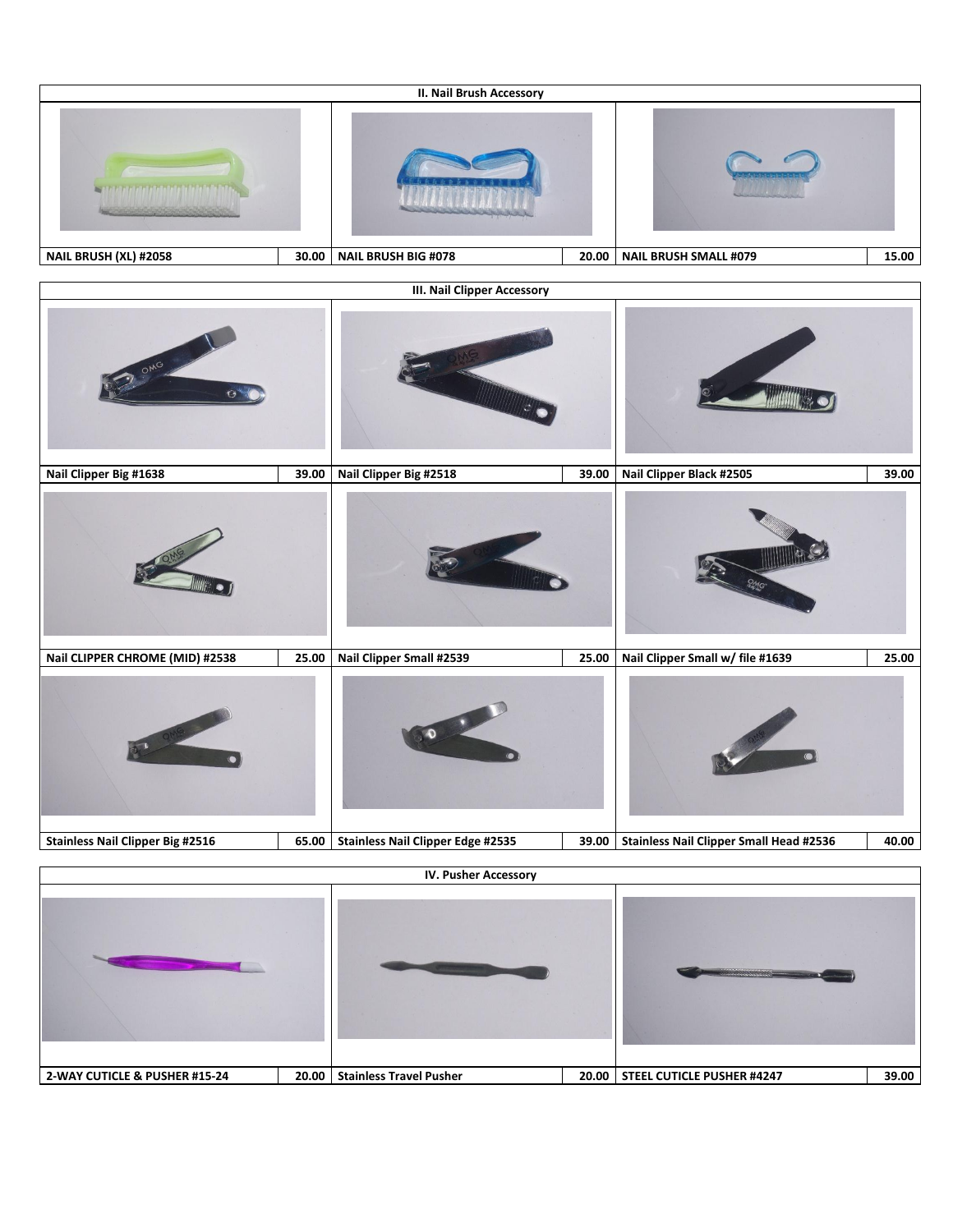| V. Nipper Accessory             |        |                                 |        |                                    |        |  |
|---------------------------------|--------|---------------------------------|--------|------------------------------------|--------|--|
|                                 |        |                                 |        |                                    |        |  |
| NAIL NIPPER SMALL HEAD #8611B-A | 120.00 | STAINLESS NIPPER BIG HEAD #1519 | 159.00 | STAINLESS NIPPER PINK HANDLE #1514 | 179.00 |  |
|                                 |        |                                 |        |                                    |        |  |
| OMG Red Nipper (BYW-02)         | 250.00 |                                 |        |                                    |        |  |

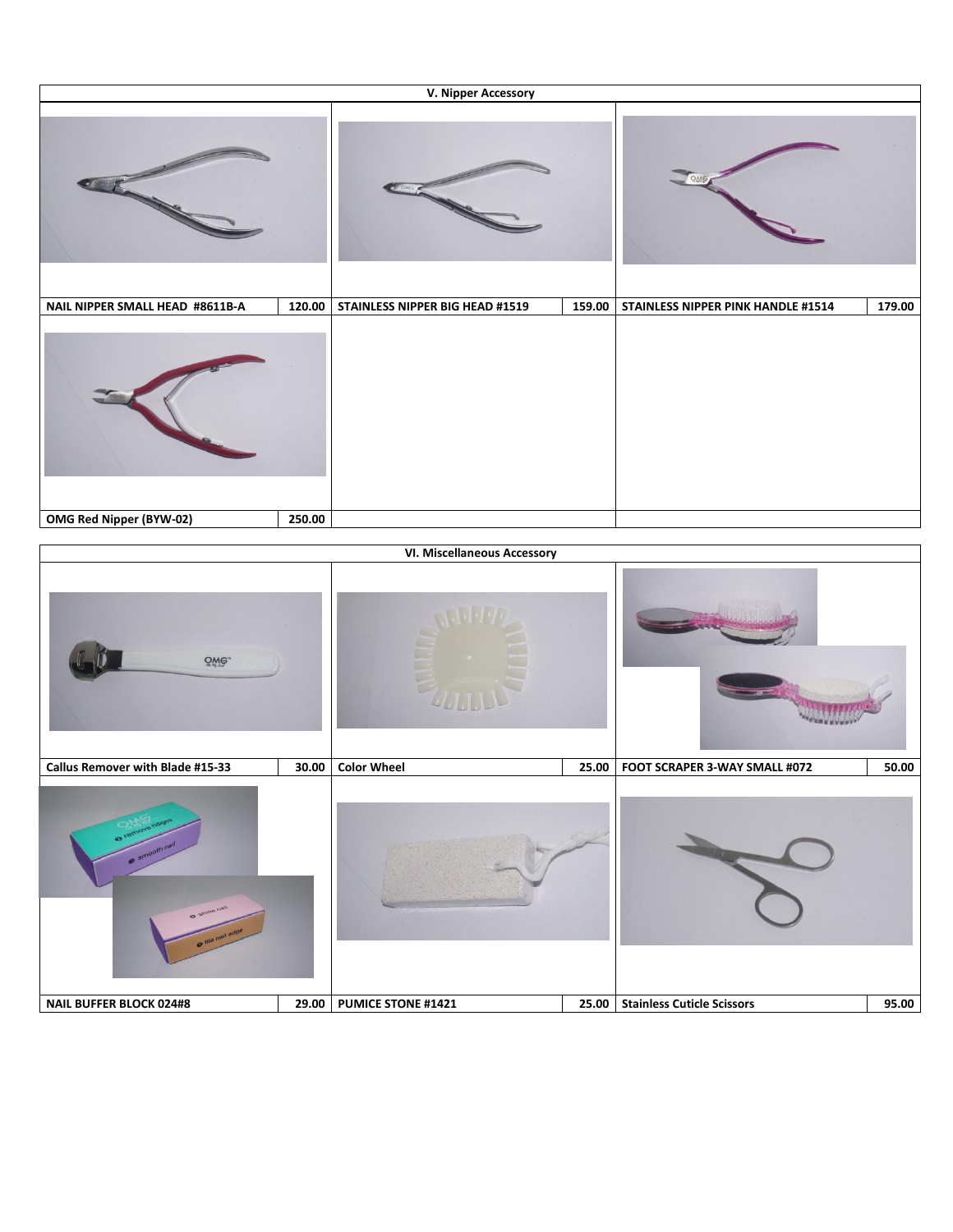



| <b>VII. Miscellaneous Tools</b> |       |  |  |
|---------------------------------|-------|--|--|
|                                 |       |  |  |
| <b>Pencil Sharpener SPN003</b>  | 50.00 |  |  |